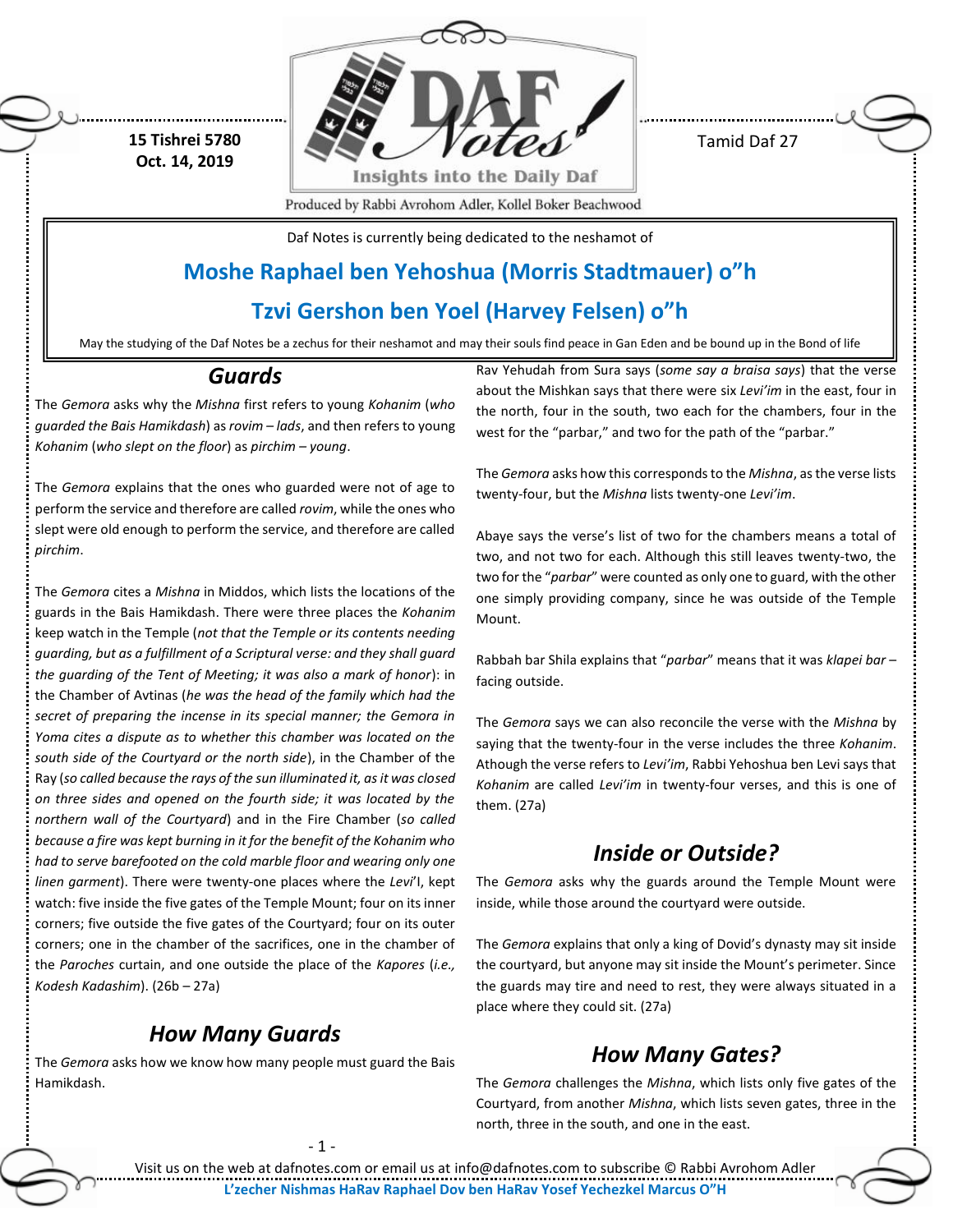

Abaye answers that two of these gates had *Kohanim* guarding them, and therefore didn't need *Levi'im*.

Rava answers that this is a dispute of *Tannaim*, as is evident from the *braisa*, in which Rabbi Nassan says that there must be a minimum of thirteen administrators in the Bais Hamikdash, since they were the guardians of the thirteen gates. Since the Mount had five gates, this leaves eight gates of the Courtyard. Just as Rabbi Nassan differs with the *Mishna* that lists seven gates, the *Mishna* cited earlier also differs, counting only five gates. (27a)

#### *Using the Sacred Vestments*

The *Mishna* says that the *Kohanim* did not sleep in their Sacred Vestments. The *Gemora* infers that they did walk in them, indicating that they were allowed to benefit from them.

The *Gemora* deflects this inference, as the *Mishna* mentioned sleeping to teach that they were allowed to fold them and put them by their head, but not to imply that they were allowed to walk in them.

The *Gemora* further attempts to prove that they were allowed to benefit, from the fact that they slept on them, but deflects this by saying that it means they placed them near their heads, but not directly under.

Rav Pappa says that we can learn from this *Mishna* that one may place *tefillin* next to his head when sleeping, and we aren't concerned that he will roll on top of them in his sleep.

The *Gemora* supports this explanation, as they should be prohibited from sleeping on them, since they are made of wool and linen, which is normally prohibited as *shatnez*.

The *Gemora* says that according to the opinion that a standard *Kohen's* belt is only linen, this does not support this reading, as it is not *shatnez*, but according to the opinion that it has wool, like the *Kohen Gadol's*, it does support it.

The *Gemora* says that although it is under them, and the verse only prohibits *shatnez* going on top of a person, it is Rabbinically prohibited even when under someone. Even if it is not directly below the person, it is prohibited.

The *Gemora* deflects this support by saying that they may have slept directly on the garments aside from the belt, which were not *shatnez*.

Rav Ashi deflects it by saying that the garments were a hard material of *shatnez*, on which one may lie down.

The *Gemora* cites a *braisa* which says that the *Kohen* may not leave the Bais Hamikdash with his garments, but may wear them in the Bais Hamikdash, whether or not he is doing the service, proving that one may benefit from the garments.

The *Gemora* challenges the prohibition in this *braisa* from the story of Shimon Hatzadik, who greeted Alexander the Great (*outside the Bais Hamikdash*) while wearing the *Kohen Gadol* garments.

The *Gemora* offers two answers:

- 1. He wore clothes like the *Kohen Gadol* garments, but not the real ones.
- 2. This was a temporary exception for the sake of saving the Bais Hamikdash. (27a – 27b)

#### *Getting to the Mikvah*

The *Mishna* said that if one became impure due to *keri - nocturnal emission*, he would exit through a tunnel to immerse in a *mikvah*.

The *Gemora* says this supports Rabbi Yochanan, who says that the tunnels opening to the Mount were not sanctified, as one who is impure due to *keri* must leave the Courtyard and the Mount. (27b)

#### *Etiquette*

The *Mishna* described the protocol used to indicate if the bathroom was occupied, giving its name as the bathroom of "honor."

The *Gemora* relates a story of Rav Safra, who was in the bathroom. Rabbi Abba came and made a noise to indicate his presence, and Rav Safra said "the Master can enter." When Rav Safra left, Rabbi Abba told him that by letting him enter, he showed that he did not know proper protocol in the bathroom, as the *Mishna* indicates that one must ensure privacy in the bathroom, not allowing anyone to enter.

The *Gemora* explains that Rav Safra was concerned that Rabbi Abba was in danger if he did not enter immediately, as one can suffer various sicknesses if one stops himself in the middle of defecating or urinating.

- 2 -

Visit us on the web at dafnotes.com or email us at [info@dafnotes.com](mailto:info@dafnotes.com) to subscribe © Rabbi Avrohom Adler **L'zecher Nishmas HaRav Raphael Dov ben HaRav Yosef Yechezkel Marcus O"H**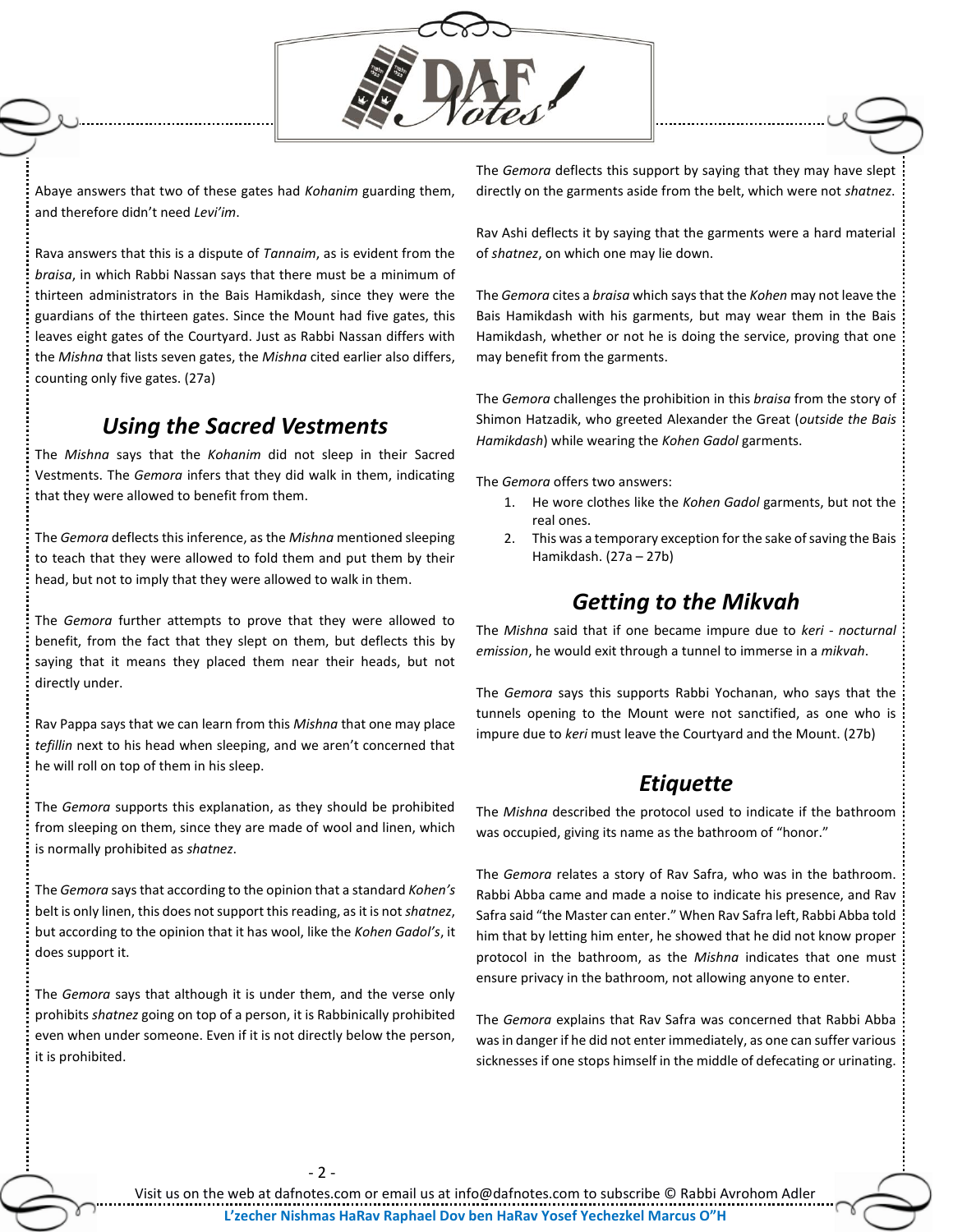

Rav told his son Chiya to relieve himself once in the morning and once in the evening, to train himself to not need the bathroom in the middle of the day, when he would have to go far away to a private bathroom. When he relieves himself, he should be modest, and therefore only uncover himself after sitting, and covering himself before standing up again.

He also told him that when he drinks, he should first rinse the cup, drink, and then rinse it again for the next one using the cup. If he drinks water, he should pour out some when he is done, to clean off any residue from his mouth on the cup, even if the next person is his student.

The *Gemora* relates a story of one who drank water, and then gave the rest to his finicky student, without pouring out any to clean. The student didn't want to drink, and therefore died of thirst, prompting the rule that one must clean off after drinking.

Rav Ashi says that therefore a student who pours out some water to clean off the cup, even in front of his teacher, is not considered insolent.

He also told him that he should not spit out any saliva from eating food in front of his teacher, except for saliva after eating raw gourd or cereal, as it can burn his body like a hot piece of lead. (27b)

#### *Rousing the Guards*

The *Gemora* cites the *Mishna* in Middos which says the officer of the Mount would go to each guard station, with torches. Any guard station that did not stand up, or respond to the greeting of the man, indicated that they were sleeping, and he would hit them with his stick. He had the right to burn the guard's clothing as punishment for his negligence. If he would do this, the other guards would remark about the sound in the courtyard, and say that it was the sound of the *Levi* being hit, and his clothes being burned, since he fell asleep at his guard post. Rabbi Eliezer ben Yaakov says that one time they found his maternal uncle asleep, and they burned his clothes.

Rabbi Chiya bar Abba says that when Rabbi Yochanan would reach this *Mishna*, he would remark how fortunate the earlier generations were. If they were held responsible for falling asleep due to unavoidable fatigue, how much more so were they held responsible for any negligence. (27b – 28a)

## **INSIGHTS TO THE DAF**

#### *Drinking from a glass that others drank from*

Two adjacent halachos in *Shulchan 'Aruch* are discussed by the *poskim.*  One halachah rules (*O.C.* 170:15): "One shouldn't drink from a glass and then give it to another because of danger to life." The feelings of unpleasantness and revulsion resulting from drinking from a glass drunk from by others might bring him close to death. A few paragraphs later, *Shulchan 'Aruch* adds (*se'if* 22): "After you drink and wine remains in the cup for another, wipe the place where you put your mouth because of revulsion but do not spill out because of the prohibition of *bal tashchis* (not to waste); but after drinking water, spill some out through there."

He who reads the two paragraphs wonders: at first he wrote that one mustn't give another to drink from a cup from which one drank while in the second paragraph he suggests a solution to spill some of the water over the place where it was drunk. What is the correct way to act?

**A fastidious person is different:** The *Levush* asserts that the paragraphs concern two different cases. At first, *Shulchan 'Aruch*  relates to a fastidious, delicate person (*istenis*). He should never be made to drink from an unclean cup, lest he come to danger. The other paragraph concerns most people, who suffice with wiping the edge of the cup, or spilling a little water there. However, the Levush's solution was not accepted by the *poskim* in light of that explained in our *sugya.*  Our Gemara mentions that Rav and Rav Huna, before their demise, commanded their sons Chiya and Rabah: "…and when you drink water, spill some and then give it to your pupil… and it happened once that a person drank water and didn't spill any and gave it to his pupil and that pupil was an *istenis* and didn't want to drink and he died of thirst. At that time they said, 'A person must not drink water and give it to his pupil unless he spills some'." We thus see that even for an *istenis* it suffices to slightly spill from the cup.

The *poskim* explain that there's no contradiction in *Shulchan 'Aruch*: at first, he wrote that one mustn't pass a cup to another after drinking from it and afterwards he adds that if the edge of the cup was cleaned, it may be done. The reason for not combining the paragraphs and presenting them more briefly is the fact that *Shulchan 'Aruch* learnt this halachah from two sources, from our *sugya* and from tractate Soferim, and he uses their original phrasings. The final conclusion is that without wiping the cup, one shouldn't drink from it (see *Sha'ar HaTziyun,* ibid, *S.K.* 30).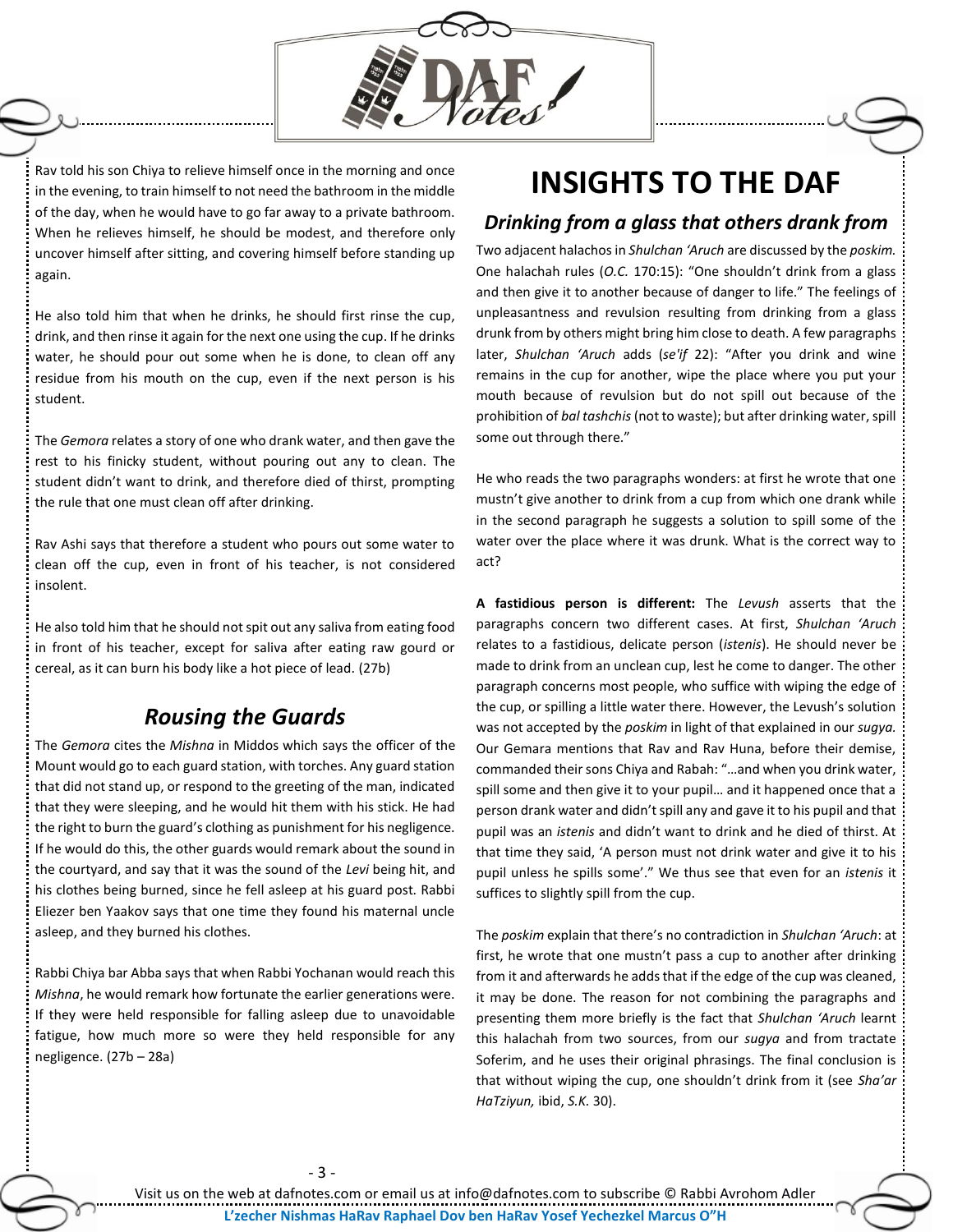

**Passing the** *kiddush* **cup around the table:** Some are accustomed to pass the *kiddush* cup around the table while each person drinks therefrom without anyone caring to wipe the edge. The author of *Zivchei Tzedek* wondered: after all, it is forbidden to give another a cup without cleaning it. He was forced to conclude that "there are no *istenisim* among us and therefore we can drink even without cleaning the cup, but he who knows that he is an *istenis* should not drink from the *kiddush* cup…and on the contrary, he transgresses a prohibition if he drinks therefrom… the prohibition of *bal teshaktzu*." His conclusion matches the Levush's opinion, that this prohibition relates only to *istenisim* but according to the afore-mentioned *poskim*, we must still understand how people are accustomed to behave so.

**Voluntary drinking is not dangerous:** The *Bach* and the *Taz* (*O.C.* 177) mention the Maharshal's opinion, that the main worry in drinking from a cup that others drank from is when the cup is passed around and he who receives it does not feel at ease to refuse to drink. However, if the cup is put on the table and anyone who wants to can take it, this is not considered repulsive and there's no worry for causing damage to a person who drinks from the cup; *Mishnah Berurah* ruled likewise (*S.K.*  37).

**The Sephardic custom at the** *chupah***:** It is interesting to note that *Sdei Chemed* (*Peas Hasadeh, ma'areches Berachos,* 31) cites the author of *Aderes* who wondered about the Sephardic custom, that he who pronounces a *berachah* under the *chupah* drinks a little from the cup and then the bride and groom drink therefrom. Indeed, in our era some Sephardim are accustomed to wipe the edge of the cup after the *mesader kidushin* drinks before giving it to the bride and groom (Responsa *Yabia' Omer,* V, *E.H.* 10, *os* 7).

*Mazikim* **and germs in the remnants of a drink:** There's another issue pertinent to our Gemara. The *Taz* states: "I saw in the *Tzavaah* (will) of Rabbi Eliezer Ha*Gadol* that he warns very much not to drink from that left over by another lest he have an illness and a breath from his mouth is left in those remnants." Germs, *mazikim* and other unwanted elements could remain in the drink and infest the body of the person who drinks therefrom. Does this not contradict our Gemara, that it suffices to wipe the cup?

The *poskim* also address this question and *Mishnah Berurah* cites the author of *Eliyah Rabah*, who explains that Rabbi Eliezer Ha*Gadol*'s will concerns a person staying with people he doesn't know and their health is unknown to him. He should avoid drinking the remnants of their drinks lest he be endangered, while our Gemara concerns a *rav* 

and a pupil, who know each other and know that they're healthy, and therefore there's no worry of contamination (see *Pri Megadim,* ibid).

#### *Standing or Sitting?*

The *Gemara* (*Tamid* 27a) states that the *Leviim* stood guard over the *Har HaBayis* at its four corners and five gates, standing inside the *Har HaBayis* walls. The *Leviim* also stood guard over the *Azarah* (courtyard) in the same allocations and positions, but they stood outside the *Azarah*'s walls rather than inside. The *Gemara* explains that this was because it was forbidden for anyone to sit inside the *Azarah* (except for kings descended from Dovid HaMelech), and if one of the *Levi*  guards should get tired and wish to sit, he could only do so if he was outside the *Azarah* walls.

*Tosafos* (*Yoma* 25a) states that it was permitted to sit in the *Azarah*  while eating *Kadashim* (edible parts of *Korbanos*), because eating them was necessary in order to complete the *Avodah*. *Tosafos* (*Zevachim* 55b) says the same thing regarding *Shechitah* of a *Korban*, which, as a necessity of the *Avodah*, may be performed sitting.

However, *Igros Moshe* (s"uh 2:1) holds that even for an *Avodah* necessity, sitting is only permitted where sitting provides an advantage. Since one normally sits while eating, one would be expected to do so when eating *Kadashim* as well. However, regarding *Shechitah*, since the animal may not be slaughtered when suspended in the air (on a hook), but rather when it is positioned on the floor, it would be necessary for the *Shochet* to bend down in order to slaughter it. But this should not permit him to sit, since sitting would not be necessary to facilitate the *Shechitah*, although it might help make the *Shochet* comfortable. Comfort does not create a necessity. The same may be said regarding *Shemirah* (guarding) as well. Since there would be no advantage to the quality of the *Avodah* in sitting, other than making a tired guard comfortable, it would not be permitted to sit. For this reason, *Leviim* guarded the *Azarah* from the outside.

# **DAILY MASHAL**

## *No Poverty in a Place of Wealth*

*It is written, "The work was sufficient for them for all the work, to do it and to leave over".* With regards to the Sanctuary and the Temple, we find many issues that depend upon the general principle: "There must be no poverty in a place of wealth." This means that in the Sanctuary and the Temple, everything done by the priests and others in dealing with sanctified matters was done through wealthy and noble means.